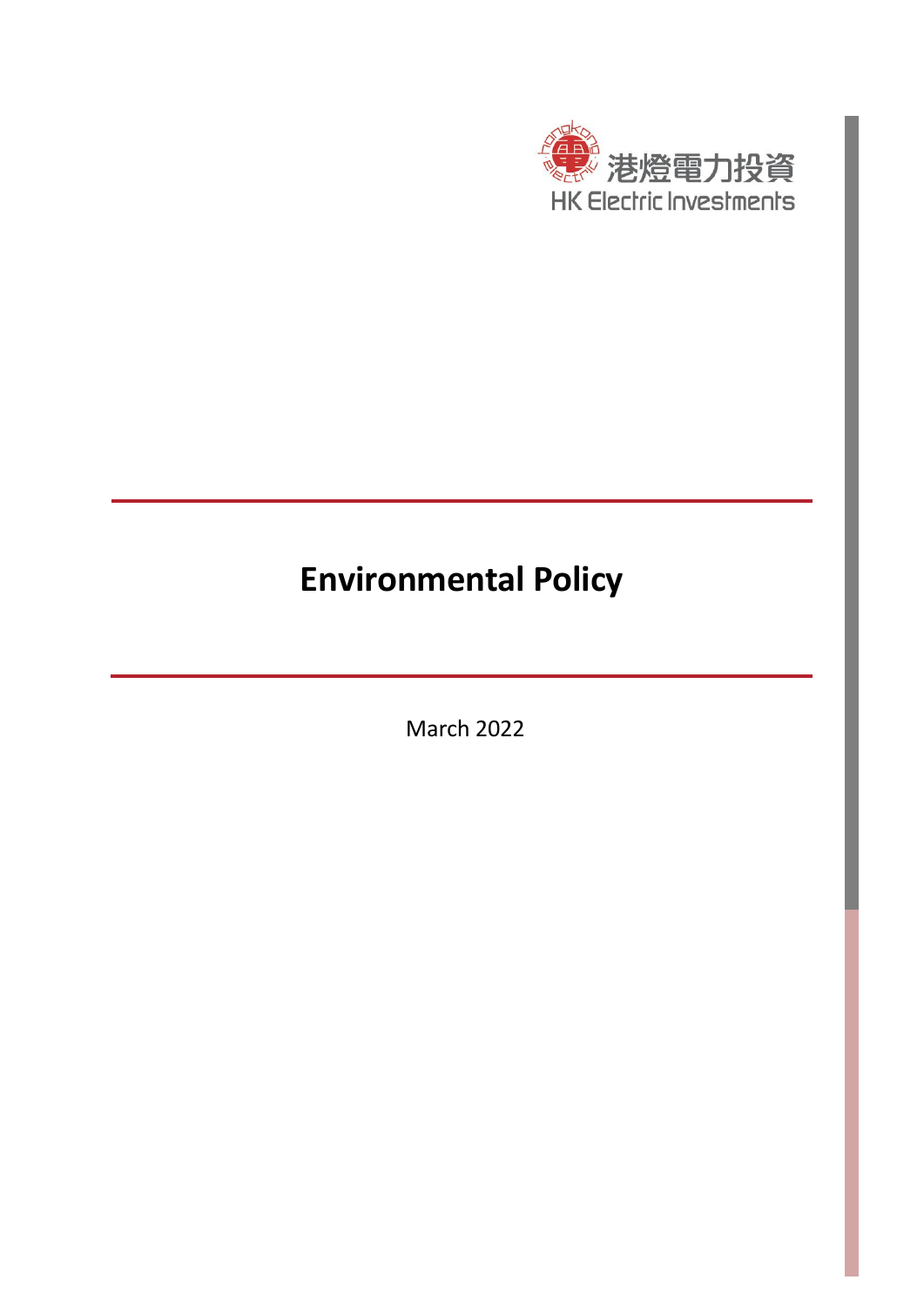

# **Table of Contents**

| 1. Policy Statement    | P.3 |
|------------------------|-----|
| 2. Approach            | P.3 |
| 3. Review and Revision | P.6 |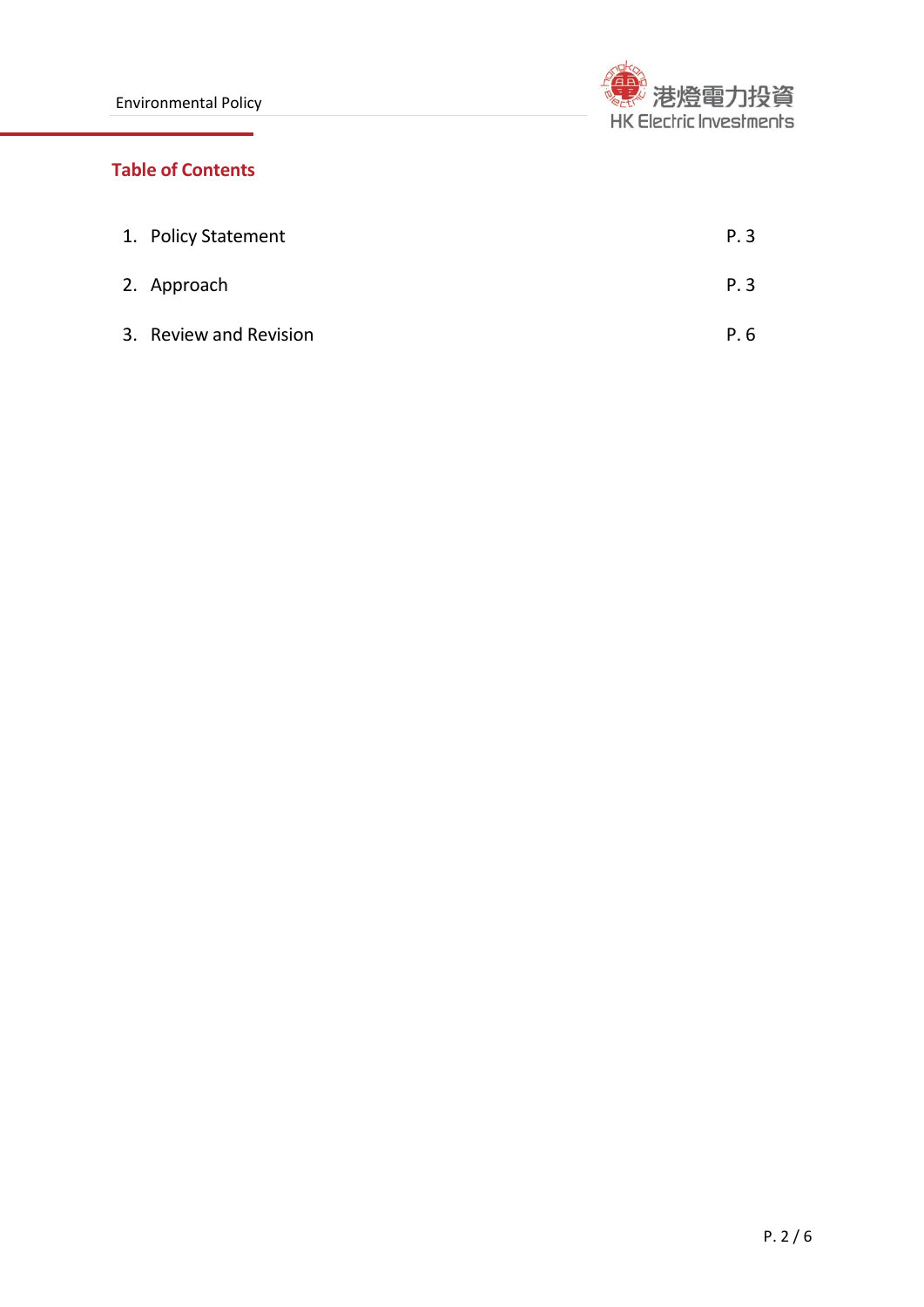

#### **1. Policy Statement**

- 1.1 HK Electric Investments Limited and its subsidiaries including The Hongkong Electric Company, Limited (collectively, the "Group") are conscious of the environmental impact associated with their operations. The Group is committed to protecting the environment and supporting sustainable development by managing its environmental footprint across its operations and conducting its business in an environmentally responsible manner.
- 1.2 This Policy applies across the Group's operations and provides guidance on the Group's ongoing efforts to maintain efficient operations and to manage its environmental impact. The Group exercises its influence on joint ventures and associates to promote adoption of environmental principles consistent with this Policy. The Group encourages its suppliers, contractors and other business partners to align with the practices outlined in this Policy, with a goal of furthering their own efforts at environmental stewardship. The Group also encourages its employees and customers, as well as the public, to support environmental protection and sustainable development.
- 1.3 The Board, with the support of the Group's Sustainability Committee, Sustainability Management Committee and Environment Committee, is accountable for overseeing the Group's implementation of this Policy.

# **2. Approach**

As a regulated utility, the Group strives to mitigate and reduce the adverse environmental impact arising from its day-to-day operations by the use of suitable technologies, processes and systems to drive and monitor environmental initiatives. It also encourages behavioural changes that benefit the environment. Central to these efforts are:

- i) Supporting the Government's environmental and climate policies, and complying with applicable laws and regulations;
- ii) Identifying and managing environmental and climate risks systematically, and integrating environmental and climate considerations into all aspects of business operations and activities, while preparing well for emergencies;
- iii) Ensuring commitment from all employees and all levels of management and providing them with necessary training and resources;
- iv) Embracing innovation and, where possible, developing and adopting environmentally friendly energy sources and technologies to help combat climate change and contribute to Hong Kong's transformation into a smart city;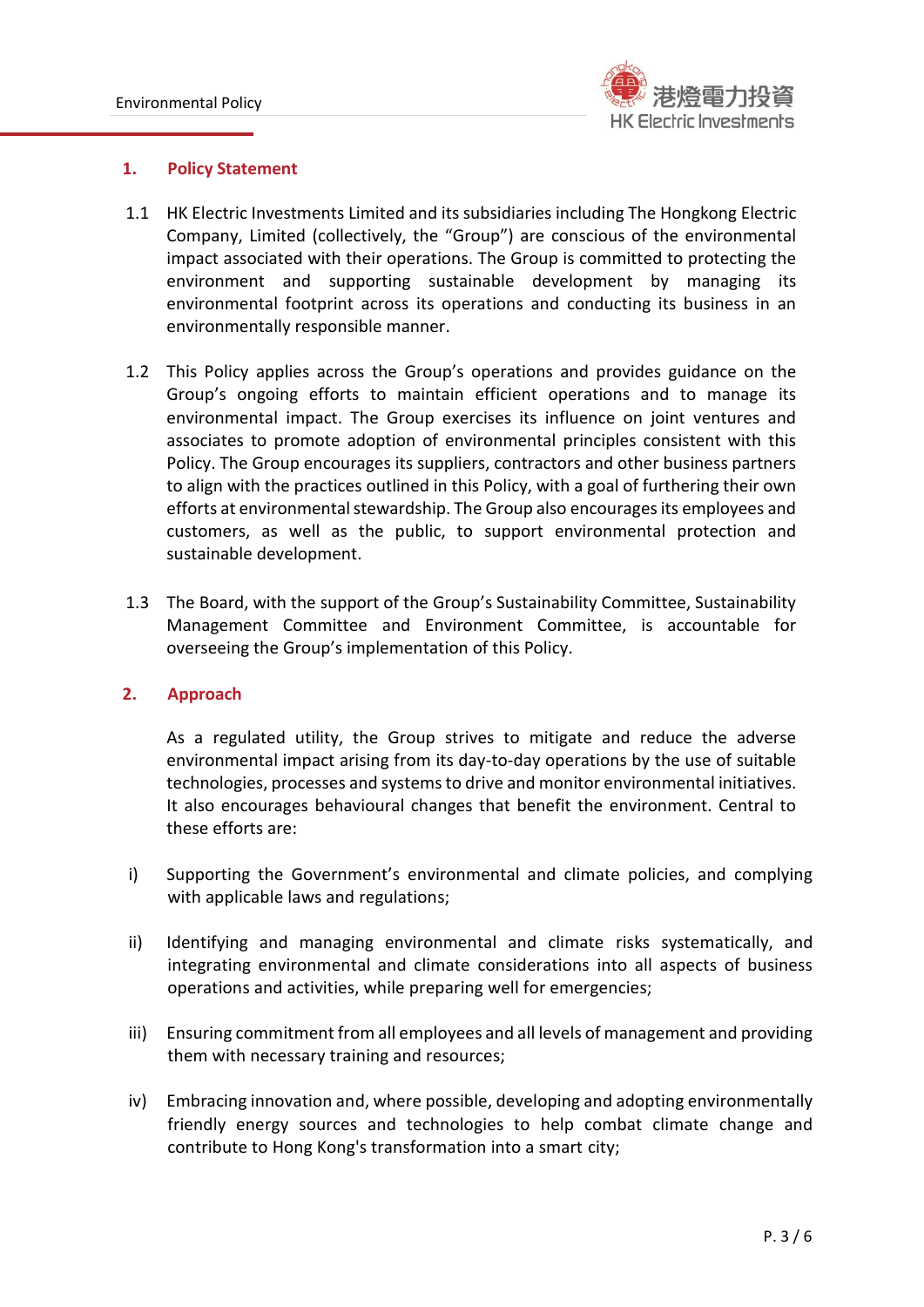

- v) Preventing and mitigating adverse environmental impact through environmental impact assessments, mitigation measures, monitoring and audits;
- vi) Implementing environmental management and energy management systems to reduce consumption of natural resources and alleviate environmental impact such as air and water pollution, noise and waste generation, ecological impact and greenhouse gas emissions;
- vii) Promoting awareness of environmental issues among internal and external stakeholders and stimulating behavioural changes through communication and education;
- viii) Embracing sustainable purchasing practices and adopting best practicable means to conserve natural resources;
- ix) Handling environmental complaints and enquiries in a timely manner and, where necessary, taking actions to resolve problems or concerns and adopting preventive measures to avoid recurrence;
- x) Reporting on the Group's environmental impact and performance through platforms such as its corporate website and annual Sustainability Report; and
- xi) Continuing to engage with stakeholders to improve the Group's environmental performance.

# **2.1 Managing Direct Impact**

The Group strives to strengthen its resilience and adaptability to climate change. It assesses the physical and transition risks, and opportunities from time to time to ensure appropriate strategies and actions are put in place to manage the impact of climate change on its operations.

The Group endeavours to reduce the emissions of greenhouse gases, air pollutants and noise, manage waste and effluent, and facilitate more reuse and recycling in its day-to-day operations. It encourages the use of sustainable materials and the adoption of technologies to streamline production and operation processes and enable better management of environmental impact of its operations.

The following outlines the Group's position on managing the direct environmental impact:

# **2.1.1 Climate Action and Clean Air**

i) Identify and manage climate-related risks as part of the Group's risk management process and seize opportunities that may arise;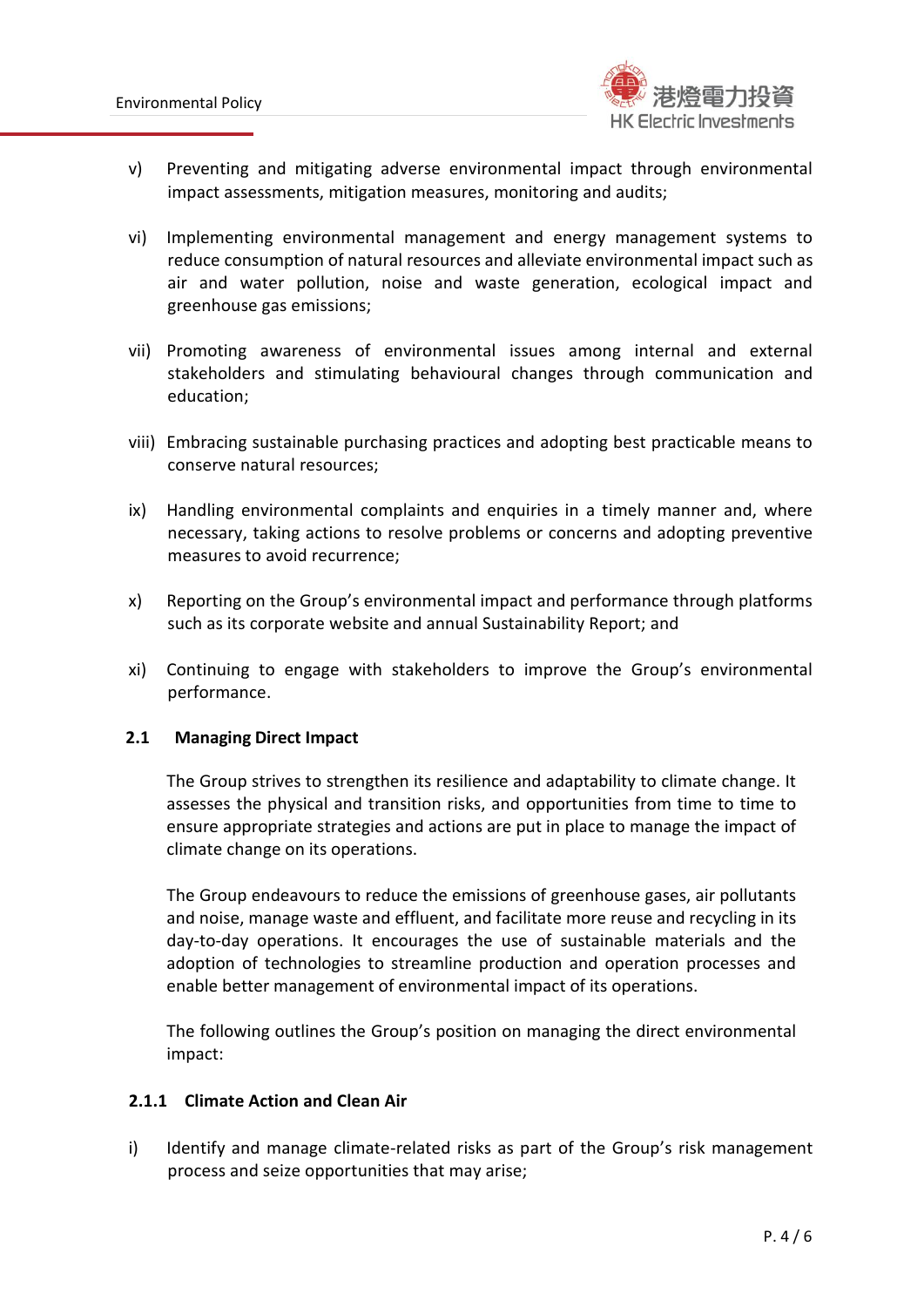

- ii) Generate and deliver electricity efficiently, and migrate towards low-carbon power generation by progressively replacing coal with natural gas and increasing renewable energy in the Group's generation portfolio, and facilitating the development of more distributed renewable resources through the Feed-in Tariff Scheme and Renewable Energy Certificates;
- iii) Implement measures to reduce the emissions of greenhouse gases, ozone-depleting substances and other air pollutants arising from the Group's operations;
- iv) Formulate a long-term carbon reduction strategy with targets and pathway in line with Hong Kong's carbon neutrality targets and monitor the Group's performance against the targets; and
- v) Ensure the Group is climate-ready, for both resilience-building and adaptation, by establishing and implementing appropriate procedures and processes to prevent or minimise the adverse impact posed by climate change on its operations.

# **2.1.2 Energy Saving**

- i) Increase the usage of innovative and energy-efficient technologies to reduce energy consumption arising from the Group's day-to-day operations; and
- ii) Track and monitor the use of energy across the Group's operations.

# **2.1.3 Water and Waste Management**

- i) Reinforce the "4R" Policy to reduce, reuse, recover and recycle materials and resources;
- ii) Acknowledge the risks posed by water scarcity and manage water resources responsibly;
- iii) Reuse and recycle wastewater and reduce effluent discharge, where practicable;
- iv) Streamline procedures and processes to increase efficiency and reduce consumption of natural resources in day-to-day operations;
- v) Minimise the Group's footprint of both hazardous and non-hazardous wastes through the "4R" principle, and set performance targets where viable; and
- vi) Take all necessary precautions and ensure compliance with legislation in the handling and disposal of hazardous waste.